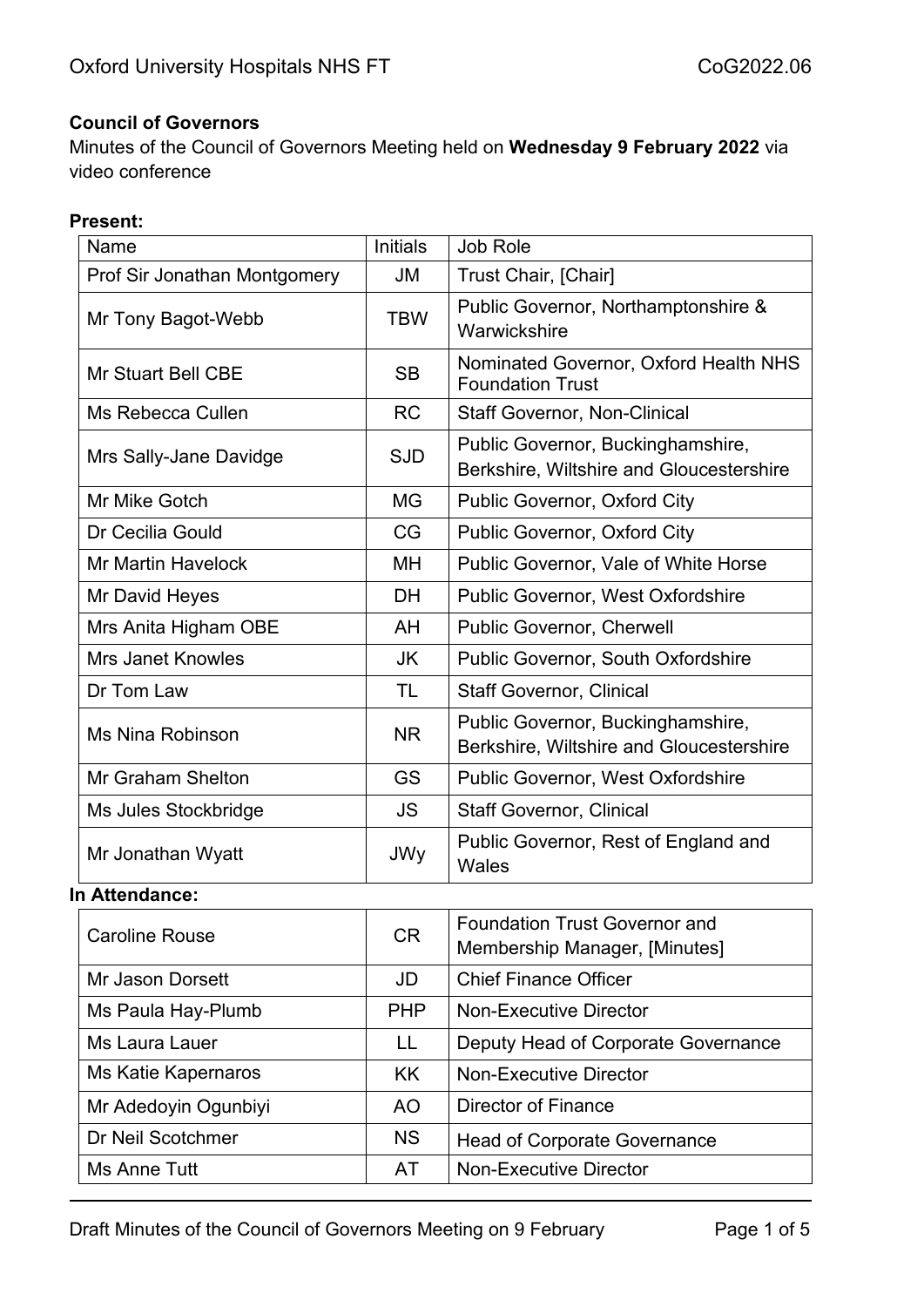## **Apologies:**

| Ms Gemma Davison         | GD         | <b>Public Governor, Cherwell</b>                                              |
|--------------------------|------------|-------------------------------------------------------------------------------|
| Prof Helen Higham        | HH.        | Nominated Governor, University of<br>Oxford                                   |
| Mr Gareth Kenworthy      | <b>GK</b>  | Nominated Governor, Oxford Clinical<br><b>Commissioning Group</b>             |
| Dr Astrid Schloerscheidt | <b>AS</b>  | Nominated Governor, Oxford Brookes<br>University                              |
| Ms Sally-Anne Watts      | <b>SAW</b> | Public Governor, Buckinghamshire,<br>Berkshire, Wiltshire and Gloucestershire |
| Mrs Susan Woollacott     | <b>SW</b>  | Public Governor, Buckinghamshire,<br>Berkshire, Wiltshire and Gloucestershire |

# **CoG22/02/01 Welcome, Apologies and Declarations of Interest**

1. Those present were welcomed to the meeting and apologies noted as indicated. No declarations of interest were made.

## **CoG22/01/02 Chair's Business**

#### Financial Undertakings

2. JM informed governors that the financial enforcement undertakings on the Trust had now been lifted which was very positive new for the organisation. He noted, however, that the CQC rating of 'requires improvement' could probably not be changed until the CQC restarted their visits. JM thanked executive colleagues for all the work they had done to facilitate this.

#### Update on Governor Elections

- 3. JM reminded governors to use their vote, ballots having been sent out to all members on Tuesday 8 February.
- 4. It was nnoted that a number of governors had not stood for re-election, these being Cecilia Gould, Martin Havelock, Sue Woollacott, Tom Law and Rebecca Cullen. JM explained that he would be writing to them to thank them for the support that they had provided to the Trust.
- 5. As CG had had chosen not to stand it was noted that the timetable for the lead governor election needed to be revisited.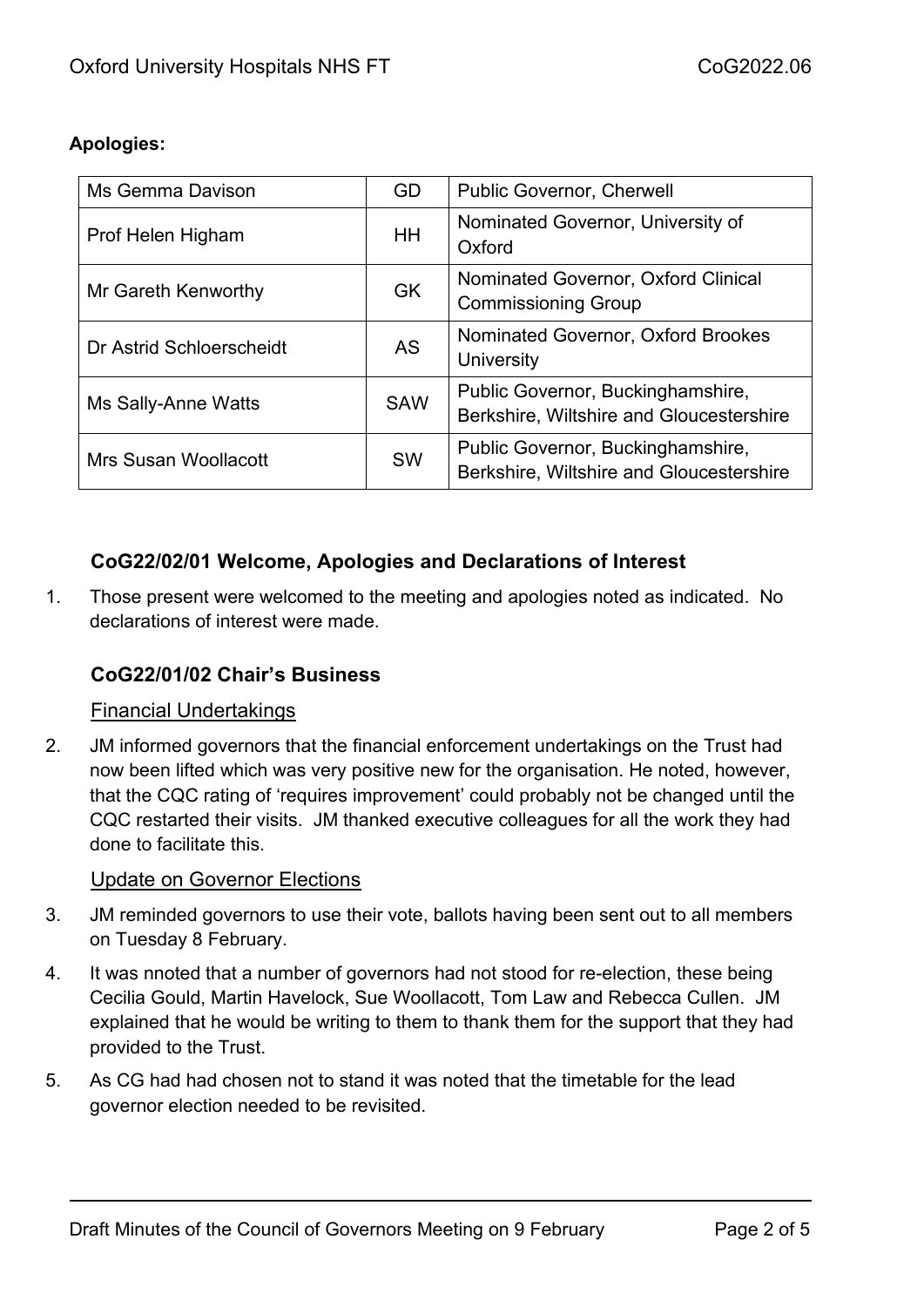- 6. At its meeting on 21 September 2022 the Council agreed that selection of the Lead Governor should be by the members of the Council to be in place following the elections and indicated that this would take place in April.
- 7. As elections in April would lead to a gap with no Lead Governor it was suggested that the spirit of this decision be applied by holding elections during March with the incoming Council as the electorate and any member of the incoming Council eligible to stand with a view to completing the process prior to 1 April.
- 8. It was proposed that the process to be followed be in line with other recent elections and that the selection be by secret ballot following self-nomination. In line with best practice, there would be a requirement that all nominations are seconded by one other governor. The vote would then take place via a secret ballot through electronic means, coordinated through the Corporate Governance Office.
- 9. The timetable for elections would be confirmed so as to produce a result prior to the end of March.
- 10. DH asked whether there were any difficulties with the process as some of those voting would not be governors at the time of the vote. NS confirmed that this was not regarded as a difficulty as the Trust had the power to select a Lead Governor through any process it chose but with the requirement that the Trust should formally have at all times a Lead Governor with whom NHSE/I could communicate.
- 11. The Council supported the proposed approach and noted that an email would be sent to governors as soon as the election results were known to clarify the arrangements for the Lead Governor ballot.

# **CoG22/02/03 External Audit Tender**

- 12. Ms Paula Hay-Plumb, as Chair of the Audit Committee, presented this paper which asked the Council to consider the recommendation of the Audit Committee based on the competitive process that was overseen by the External Audit Working Group.
- 13. According to the Trust's Constitution as a foundation trust, as derived from the NHS Act (2006), the Council of Governors is responsible for appointing the external auditor and the responsibility for this decision cannot be delegated.
- 14. PHP reported that a small group of governors, executives and non-executives had been engaged as the external audit working group to find a new auditorand noted that the market had proved a challenging one in which to undertake the exercise.
- 15. Three bids had been received, with one company later withdrawing. The other two were very contrasting bids and were assessed through presentations and supplemental questions.
- 16. The appointment of Ernst and Young was the unanimous recommendation of the panel. Although the bid was more costly, it was regarded as representing a value added approach in interrogating the trust's procedures and data and had demonstrated a good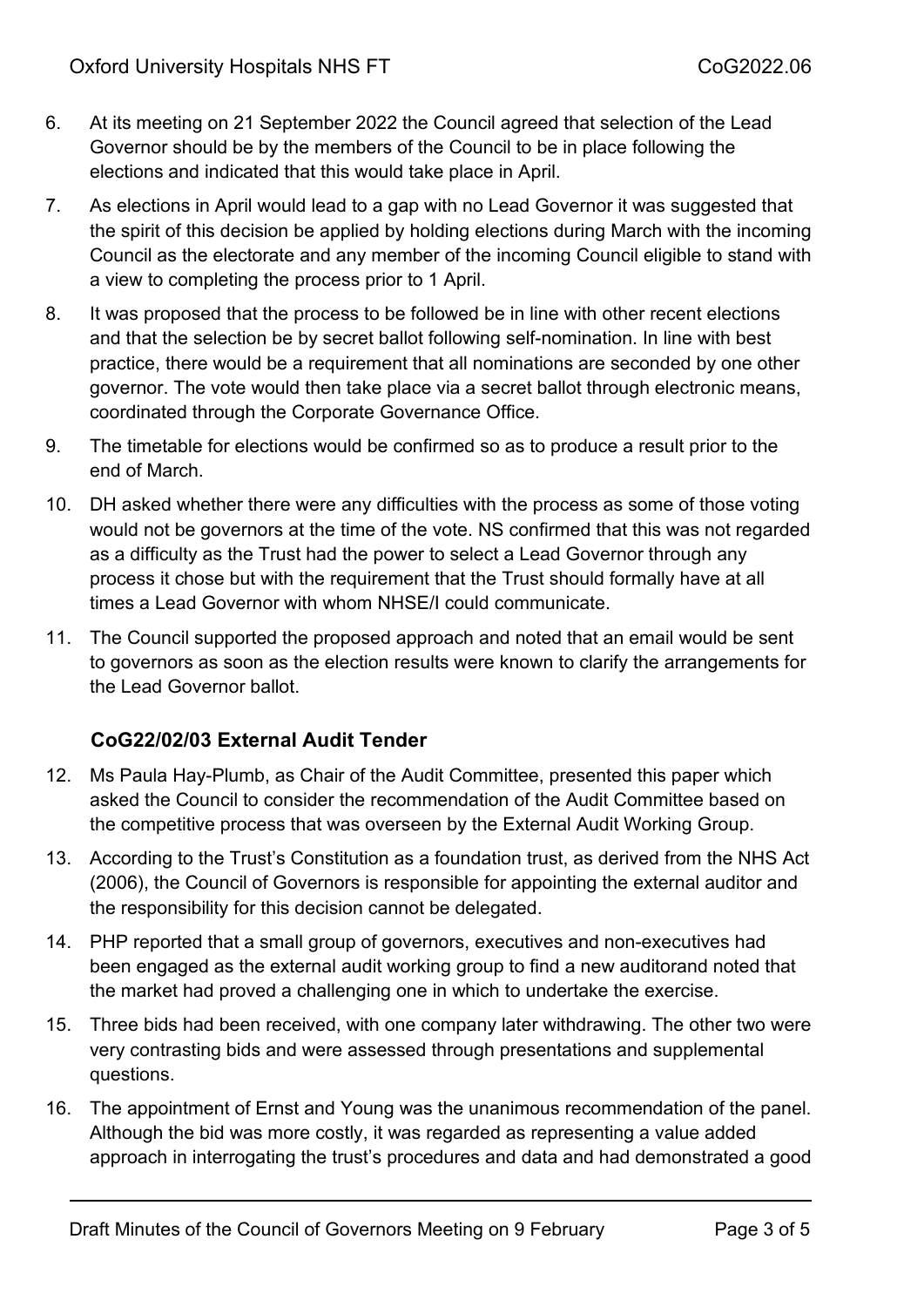appreciation of the complex environment that the trust operated. The Audit Committee had endorsed the recommendation and would focuse on how to get the most out of the contract.

- 17. MH, who had been a member of the panel, endorsed the decision and commended the support that the panel had received from Richard Gardner and Doyin Ogunbiyi in clarifying the analysis and evaluation.
- 18. NR, another governor panel member, also confirmed her support and praised the support that had ben provided in answering the questions raised by panel members and the leadership to the process that PHP had provided. She noted that the Trust would need to ensure that it maximised the value from the successful bid.
- 19. KK noted that a key factor had been the extra risk mitigation that would be provided by the additional days of audit in the bid.
- 20. JD explained that the bid represented an uplift of 22% on the current contract but noted that a higher fee was consistent with the current market with other trusts who had retendered recently seeing an increase in fees. He explained that he had not been a member of the panel as one of the principle tasks of the auditors was to test the robustness of the work that his team prepared. However he commented that he was very comfortable with the judgement the panel had reached.
- 21. The Council noted that high quality audit reduced the probability that managers prepared accounts that weren't robust. JD commented that the work undertaken with Grant Thornton had been focussed on management accounting and budgeting, but didn't look at assurance on financial accounting and accounts. The extra investment in audit work would therefore compliment the existing work programme related to the financial governance review.
- 22. The Committee also noted that the Trust had received very positive references.
- 23. The Council noted that the successful bidder had recently been subject to sanctions but also that it was difficult to find a major auditor who had not received sanctions at one time or another.
- 24. JD also confirmed that the increased fee could be absorbed entirely in the recurrent underspend.
- 25. The Council of Governors noted the robust process that had been followed and accepted the recommendation of the External Audit Working Group and award the contract to Ernst and Young.

## **CoG22/02/4 Any Other Business**

26. JM updated the Council in relation to the search for a new Chief Executive and noted that it was expected that the appointment of recruitment consultants would be confirmed shortly.